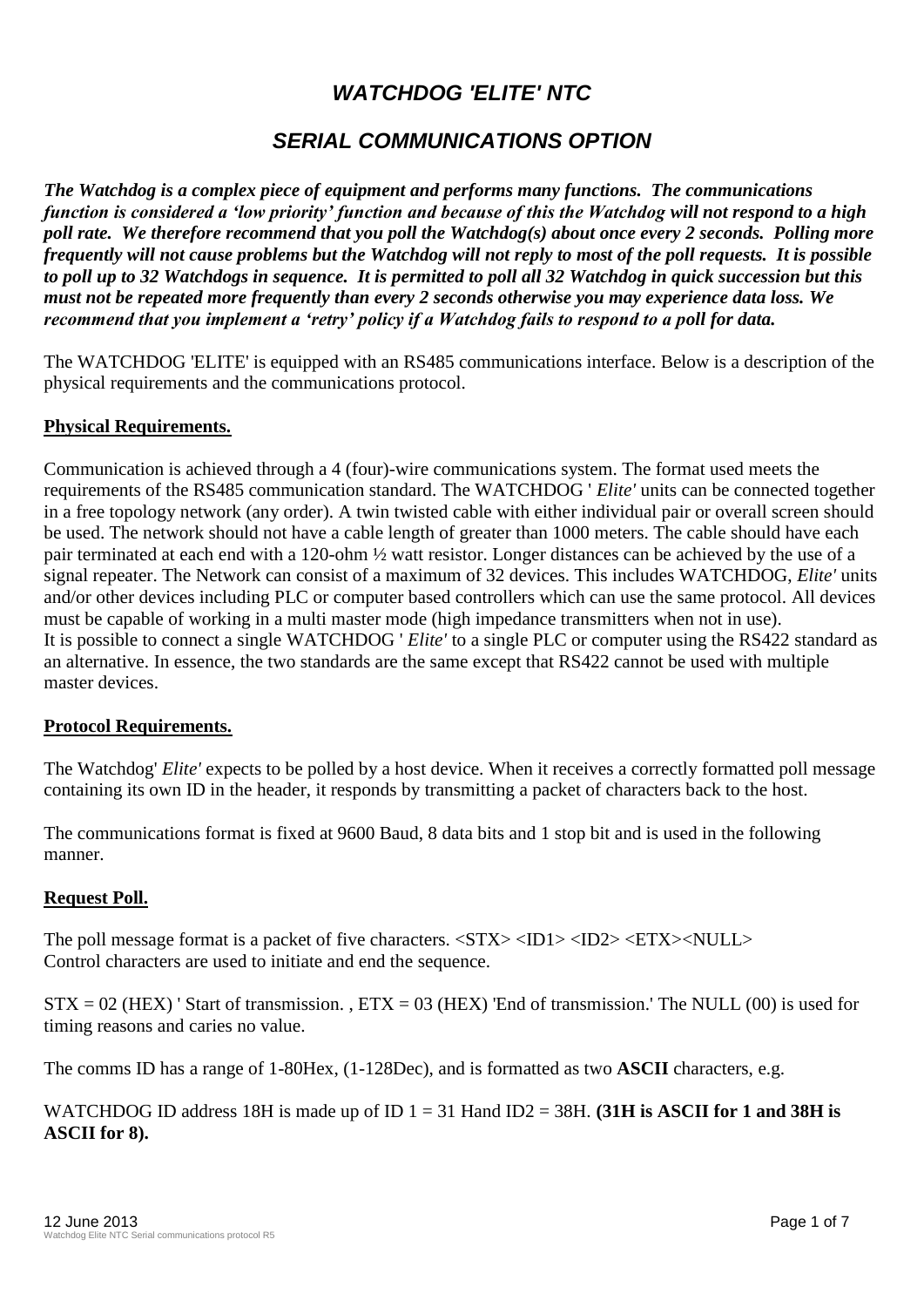# **Response.**

The response to a request is in the following format.  $\langle STX \rangle \langle ID1 \rangle \langle ID2 \rangle \langle DATA (x48) \langle CK1 \rangle \langle CK2 \rangle \langle ETX \rangle$ 

# **Comms ID field**

The comms ID is two bytes formatted as in the 'Request Poll' described above.

# **Data Field.**

The data field in the response packet is 48 characters encoded as follows. Watchdog speed monitoring section Dl, D2 Speed high byte D3, D4 Speed low byte. D5, D6 Status code byte. D7, D8 Status data byte. D9, D10 Under speed alarm setting percentage. D 11, D12 Under speed stop setting percentage. D13, D14 Over speed alarm setting percentage. D15, D16 Over speed stop setting percentage. D 17, D 18 Calibrated speed high byte. D19, D20 Calibrated speed low byte. D21, D22 Scale factor high byte. D23, D24 Scale factor low byte. D25, D26 Flags byte-Reserved. Watchdog NTC section D27, D28 Temperature for sensor 1 & 2 D29, D30 Temperature for sensor 3 & 3 D31, D32 Temperature for sensor 5 & 6 D33, D34 Status for sensor 1 & 2 D35, D36 Status for sensor  $3 \& 4$ D37, D38 Status for sensor  $5 \& 6$ D39, D40 Alarm level for sensor 1 & 2 D41, D42 Alarm level for sensor  $3 & 4$ D43, D44 Alarm level for sensor 5 & 6 D45, D46  $D45 = NOS: D46$  Flags D47, D48 D47 = Persistent alarm time (NTC) : D48 Reserved

ID1, ID2, D1 to D26, CK1 and CK2 data is encoded as an **ASCII character representation of a HEX number**, i.e. two characters are required to represent one HEX byte.

D27 to D48 are represented directly in Hexadecimal.

Examples *i) Speed*  Speed is a special case as decimal point data is encoded within the high byte, D 1. There can be either 1 or 2 decimals. For one decimal, add 4000H For two decimals, add 8000H

E.g. If speed= 99.99 Pulses per minute (PPM), there are 2 decimal places and this is encoded as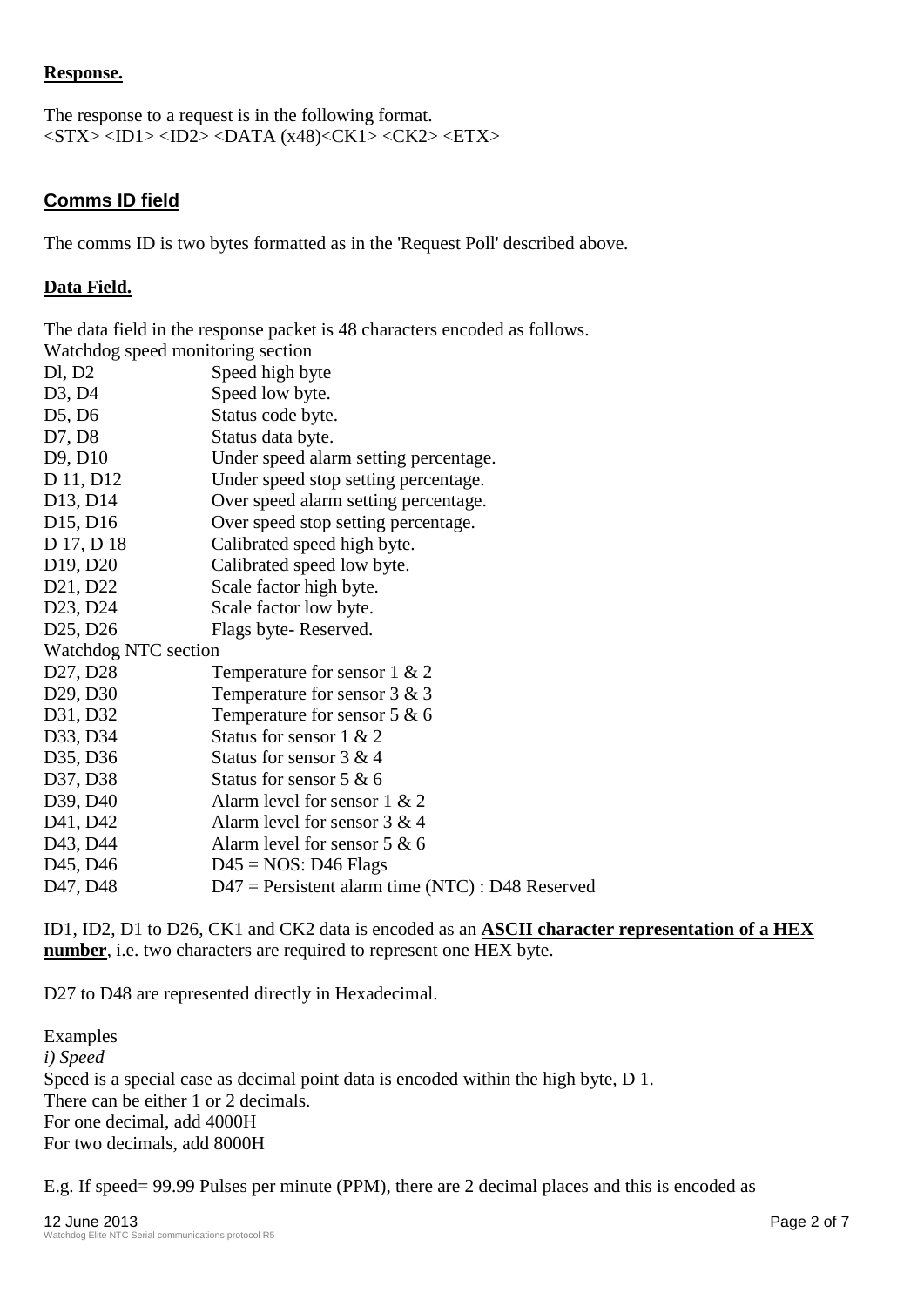$270F H + 8000 H = A70F H$ Therefore  $D1 = 41H$  'A'  $D2 = 37H$  '7'  $D3 = 30H$  '0'<br> $D4 = 46H$  'F'  $D4 = 46H$ 

*ii) Status code*  If status code =  $36$  D, (24H) then this is encoded as  $D5 = 32H$ ,  $D6 = 34H$ 

# **Checksum field.**

The checksum is a byte-sized sum of all characters in the ID and data fields only. This is encoded within the message as two ASCII characters in CK1 and CK2.

### **List of main Watchdog Status codes.**

The status code is encoded in D5 and D6 as an ASCII representation of a HEX byte.

Examples.

'Elevator running' is 36 Decimal,  $= 24$ HEX, so D5  $= 32$ HEX and D6  $= 34$ HEX. 'HBS open cct zone5' is 90 Decimal, or 5A HEX, therefore D5= 35HEX and D6= 41HEX.

|    | Code Description          |                                                                 | D5<br>$\sim$ | <b>D4 (ASCII)</b> |
|----|---------------------------|-----------------------------------------------------------------|--------------|-------------------|
| 02 | <b>Test Mode:</b>         | Showing Calibrated speed.                                       | 30           | 32                |
| 03 | <b>Test Mode:</b>         | Showing under speed Alarm.                                      | 30           | 33                |
| 04 | <b>Test Mode:</b>         | Showing under speed Stop.                                       | 30           | 34                |
| 05 | <b>Test Mode:</b>         | Showing over speed Alarm.                                       | 30           | 35                |
| 06 | <b>Test Mode:</b>         | Showing over speed Stop.                                        | 30           | 36                |
| 07 | <b>Test Mode:</b>         | Showing End of Test.                                            | 30           | 37                |
| 09 | Watchdog is calibrating.  |                                                                 | 30           | 39                |
| 15 |                           | Elevator stopped Persistent belt slip conditions.               | 30           | 45                |
| 16 |                           | Elevator stopped (Persistently over speeding).                  | 31           | 30                |
| 17 |                           | Misalignment detected at top & bottom sensors.                  | 31           | 31                |
| 34 |                           | Elevator is stopped and ready to run.                           | 32           | 32                |
| 35 | Elevator is accelerating. |                                                                 | 32           | 33                |
| 36 | Elevator running.         |                                                                 | 32           | 34                |
| 37 |                           | Stop Relay has been de-energised.                               | 32           | 35                |
| 39 |                           | Misalignment detected- Alarm relay about to de-energised.       | 32           | 37                |
| 42 |                           | Over speeding Alarm relay about to de-energise.                 | 32           | 40                |
| 45 |                           | Misalignment detected at top of Elevator.                       | 32           | 43                |
| 47 |                           | Over-calibration Stop relay about to de-energise.               | 32           | 45                |
| 49 |                           | Speed display is over range check Scale Factor.                 | 33           | 31                |
| 50 |                           | Start Elevator to commence calibration procedure.               | 33           | 32                |
| 57 |                           | Belt slipping -Alarm relay about to de-energise.                | 33           | 39                |
| 58 |                           | Belt slipping Stop relay about to de-energise.                  | 33           | 40                |
| 59 |                           | Elevator stopped due to lack of acceleration.                   | 33           | 41                |
| 60 |                           | Persistent Alarm delay count is showing on LCD.                 | 33           | 42                |
| 61 |                           | Elevator stopped speed exceeded over speed Stop limit.          | 33           | 43                |
| 62 |                           | Interlock signal off waiting for zero speed.                    | 33           | 44                |
| 63 |                           | Elevator stopped persistent alarm conditions.                   | 33           | 45                |
| 64 |                           | Elevator stopped because of severe under speed or belt slip. 34 |              | 30                |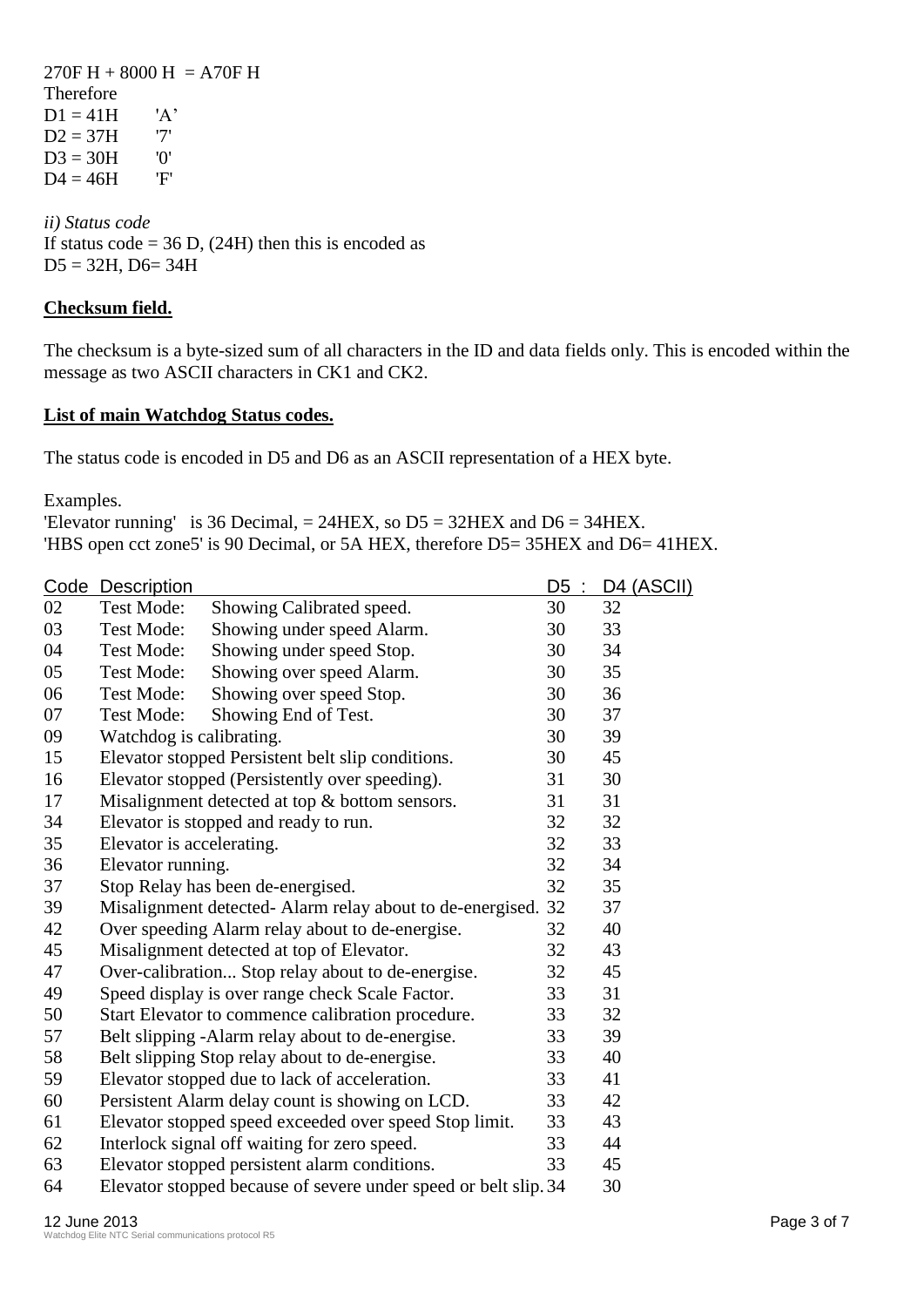| 65 | Watchdog has no calibrated speed. Please see manual.   | 34 | 31 |
|----|--------------------------------------------------------|----|----|
| 66 | Misalignment detected at bottom of elevator.           | 34 | 32 |
| 68 | Wrong access code entered.                             | 34 | 34 |
| 70 | Elevator speed less than alarm level (belt slipping?). | 34 | 35 |
| 71 | Elevator speed exceeds alarm level (Over speeding).    | 34 | 36 |
| 74 | Suspect fault with one or more MAS e.g. mains pickup.  | 34 | 40 |
| 76 | Testing Alarm relay de-energised.                      | 34 | 42 |
| 77 | Testing both relays de-energised.                      | 34 | 43 |
| 78 | Plug switch is open.                                   | 34 | 44 |
| 79 | Head Pulley Alignment Switch is open.                  | 34 | 45 |
| 80 | Hot bearing at Zone 1. (PTC Only)                      | 35 | 30 |
| 81 | Hot bearing at Zone 2. (PTC Only)                      | 35 | 31 |
| 82 | Hot bearing at Zone 3. (PTC Only)                      | 35 | 32 |
| 83 | Hot bearing at Zone 4. (PTC Only)                      | 35 | 33 |
| 84 | Hot bearing at Zone 5. (PTC Only)                      | 35 | 34 |
| 85 | Hot bearing at Zone 6. (PTC Only)                      | 35 | 35 |
| 86 | HBS is open circuit at Zone 1. (PTC Only)              | 35 | 36 |
| 87 | HBS is open circuit at Zone 2. (PTC Only)              | 35 | 37 |
| 88 | HBS is open circuit at Zone 3. (PTC Only)              | 35 | 38 |
| 89 | HBS is open circuit at Zone 4. (PTC Only)              | 35 | 39 |
| 90 | HBS is open circuit at Zone 5. (PTC Only)              | 35 | 40 |
| 91 | HBS is open circuit at Zone 6. (PTC Only)              | 35 | 41 |

Some Status Codes have associated data, which is encoded in D7 and D8. For status codes not on the following list, the Status data is invalid, so should be disregarded. Below is a list of Status Codes, which have associated data:

| Status code | Associated Status Data (from above list)              | D7 | D8 (ASCII) |
|-------------|-------------------------------------------------------|----|------------|
| 03          | Under speed Alarm percentage.                         | 30 | 33         |
| 04          | Under speed stop percentage.                          | 30 | 34         |
| 05          | Over speed Alarm percentage.                          | 30 | 35         |
| 06          | Over speed stop percentage.                           | 30 | 36         |
| 09          | % of Calibration completed.                           | 30 | 39         |
| 35          | Start-up Delay seconds remaining.                     | 32 | 33         |
| 36          | Percentage speed (of calibrated).                     | 32 | 34         |
| 39          | Seconds remaining before Alarm relay de-energisation. | 32 | 37         |
| 42          | Seconds remaining before Alarm relay de-energisation. | 32 | 40         |
| 47          | Seconds remaining before Stop relay de-energisation.  | 32 | 45         |
| 57          | Seconds remaining before Alarm relay de-energisation. | 33 | 39         |
| 58          | Seconds remaining before Stop relay de-energisation.  | 33 | 40         |
| 60          | Persistent Alarm Counter value (seconds) decreasing.  | 33 | 42         |
| 62          | Percentage speed (of calibrated).                     | 33 | 44         |
| 70          | Percentage speed (of calibrated).                     | 34 | 36         |
| 71          | Percentage speed (of calibrated).                     | 34 | 37         |
| 80-85       | Temperature in Celsius (NTC thermistors only).        |    |            |

#### **NTC Temperature sensor data**

The Watchdog can work with either 1-6 PTC temperature sensors **or** 1-6 NTC temperature sensors. It is not possible to use both. PTC sensors use a fixed trip point (set by the sensor in use) so no variable data is available at the communication port only fixed status data such as HOT bearing. NTC sensors however can produce a variable temperature either in °C or °F according to the settings of the Watchdog. The communications data has been modified to include this information in the data stream.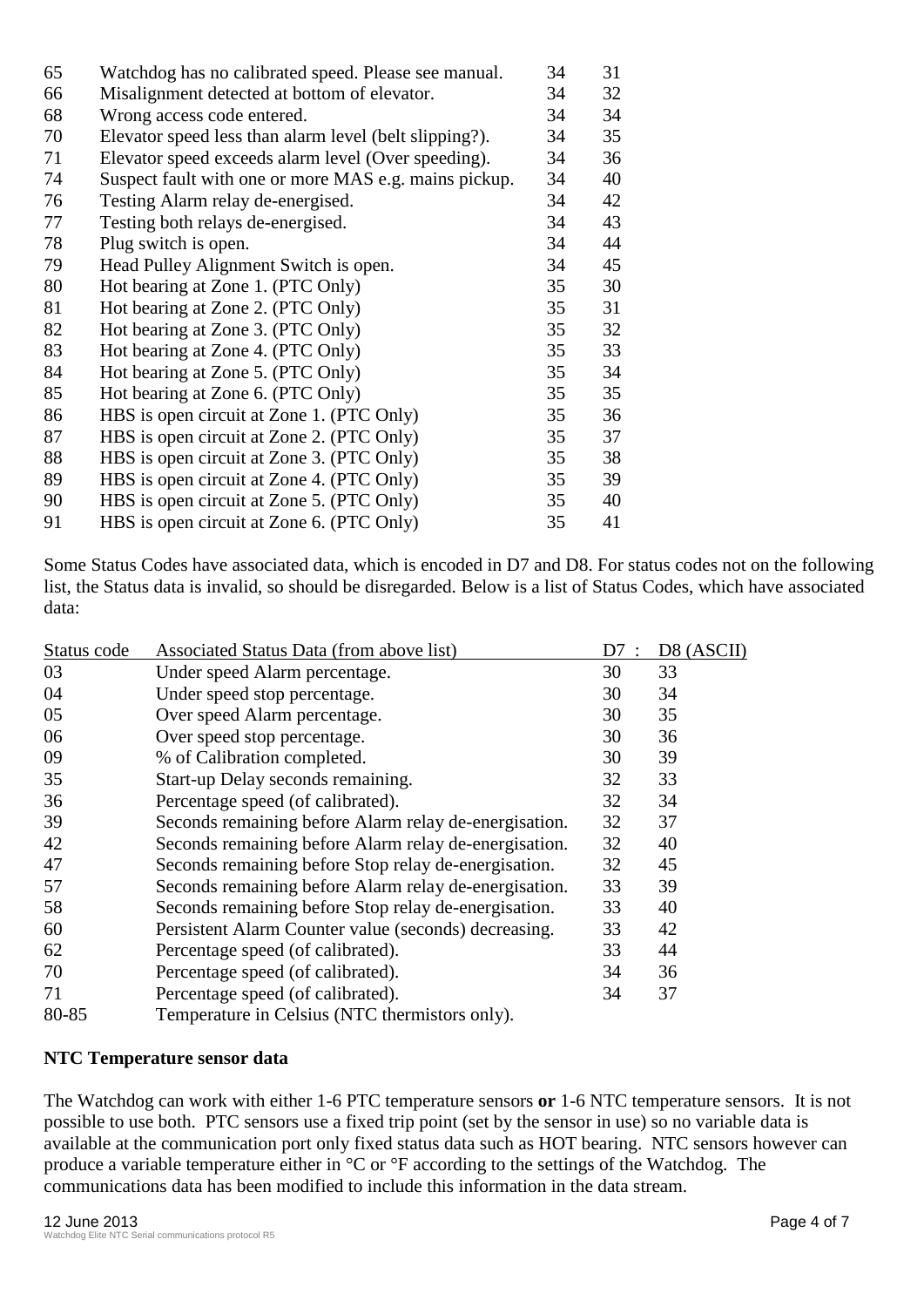# **D27 to D32**

The NTC sensor measure temperatures from -31 $^{\circ}$ C to +110 $^{\circ}$ C (-23 $^{\circ}$ F to +230 $^{\circ}$ F). The Watchdog cannot represent a negative sign so all numbers are positive. To represent a negative number it is necessary to perform a simple sum.

For Example, if the temperature is set to display in °C do the following: If the reported temperature is between 0 and 110 take this as the actual temperature  $(+0^{\circ}C \text{ to } +110^{\circ}C)$ .

If the reported temperature is greater than **110** then do the following calculation.

 $(255 - temperature) = (negative) temperature$ 

EG. If the temperature is 248 then  $(255 - 248) = 7$  treat this as negative so we have  $(-7^{\circ}C)$ 

For Example, if the temperature is set to display in °F do the following: If the reported temperature is between 0 and 230 take this as the actual temperature  $(+0^{\circ}$ F to  $+230^{\circ}$ F).

If the reported temperature is greater than **230** then do the following calculation.

 $(255 - temperature) = (negative)$ temperature

EG. If the temperature is 248 then  $(255 - 248) = 7$  treat this as negative so we have  $(-7^{\circ}F)$ 

- D27 = Temperature for sensor 1
- D28 = Temperature for sensor 2
- $D29$  = Temperature for sensor 3
- D30 = Temperature for sensor 4
- D31 = Temperature for sensor 5

D32 = Temperature for sensor 6

# **D33 to D38**

The NTC sensors are monitored for several fault conditions:

Condition  $0 = Normal$  signal conditions exists

Condition  $1 =$  Temperature is over range so an alarm has been generated

Condition  $2 =$  Sensor seems to be open circuit

Condition  $3 =$  Sensor seems to be short circuit

The status condition for each sensor is represented as a number from 0 to 3

- $D33 =$  Status condition sensor 1
- $D34 =$  Status condition sensor 2
- $D35 =$  Status condition sensor 3
- $D36 =$  Status condition sensor 4
- $D37$  = Status condition sensor 5
- $D38$  = Status condition sensor 6

# **D39 to D44**

The NTC sensors have an individual alarm level associated with each sensor the value can be between  $0^{\circ}$ C and 110°C (0°F and 230°F)

- $D39 =$ Trip alarm level for sensor 1
- $D40 =$ Trip alarm level for sensor 2
- $D41 =$ Trip alarm level for sensor 3
- $D42 =$ Trip alarm level for sensor 4
- D43 = Trip alarm level for sensor 5
- $D44 =$ Trip alarm level for sensor 6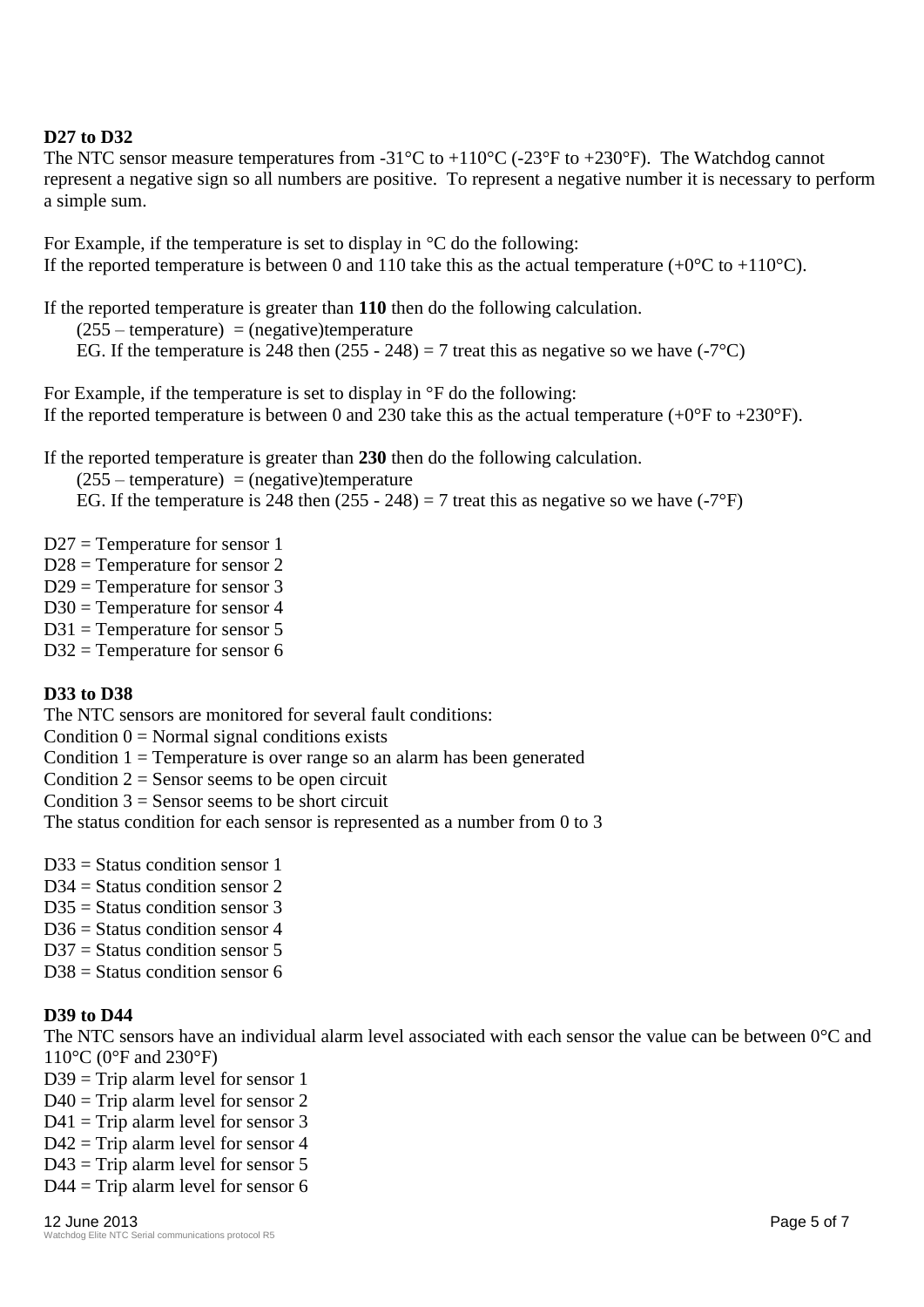# **D45 & D46**

D45 = Number of programmed sensors

This value will be between 0 and 6 indicating how many NTC sensors are programmed and active at the present time.

 $D46 = W$ atchdog condition flags.

This byte contains information relating to the status of the Watchdog LED's and Relays. Although the byte is represented in Hexadecimal converting it to binary helps to explain the contents a little better.

# **0000**:0000 The left hand four bits are always **0000** and can be ignored.

0000:0000 The right hand four bits contain the following information.

 $\rightarrow$ This bit indicates the condition of the STOP Led (1=ON: 0=OFF)

: $\Box$  This bit indicates the condition of the ALARM Led (1=ON: 0=OFF)

This bit indicates the condition of the STOP Relay  $(1=Relay$  energised: 0= Relay De-energised)

This bit indicates the condition of the ALARM Relay (1=Relay energised: 0= Relay De-energised)

Not used and always '**0000**'

If  $D46 = 00$  then no conditions exist

If  $D46 = 02$  then the alarm Led is on  $(0000:0010)$ 

If  $D46 = 0$ A then the alarm Led and Alarm Relay are active  $(000:1010)$ 

If  $D46 = 03$  then both Led's are on and both Relays are de-energised (0000:0011)

### **D47 & D48**

 $D47 =$ Time to stop

When a high temperature or fault condition is detected on one or more temperature sensors the Watchdog will allow the fault to persist for a maximum of 180 seconds. D47 shows the current value of the timer in seconds counting from 180 down to 0. When the timer reaches '0' the Watchdog stop relay is de-energised (refer to the Watchdog manual for a detailed explanation of this function).

 $D48 = FF$ : This value is a test value and can be ignored

Reminder:

The information contained in D27 to D48 is encoded as single HEXADECIMAL bytes.

Example: (using  $\mathrm{C}$  in the example) If  $D27 = 1C$ (Hex) this converts to  $+28$ °C decimal If  $D27 = E3$ (Hex) this converts to 227 decimal As this is  $> 110$  we do the sum 255-227 and call the result negative. So  $255 - 227 = 28$  (-28<sup>o</sup>C)

Example: (using °F in the example)

If  $D27 = 0F(Hex)$  this converts to  $+15^{\circ}F$  decimal If  $D27 = F0$ (Hex) this converts to 240 decimal As this is  $> 230$  we do the sum 255-240 and call the result negative. So  $255 - 240 = 15$  (-15°F)

Example:

If  $D33 = 0$  then temperature sensor 1 is normal

If  $D33 = 1$  then temperature sensor 1 is over the alarm trip level

If  $D33 = 2$  then temperature sensor 1 is open circuit

If  $D33 = 3$  then temperature sensor 1 is short circuit

Example:

If D39 = 50(Hex) this converts to 80 so the alarm level for sensor 1 is  $80^{\circ}$ C